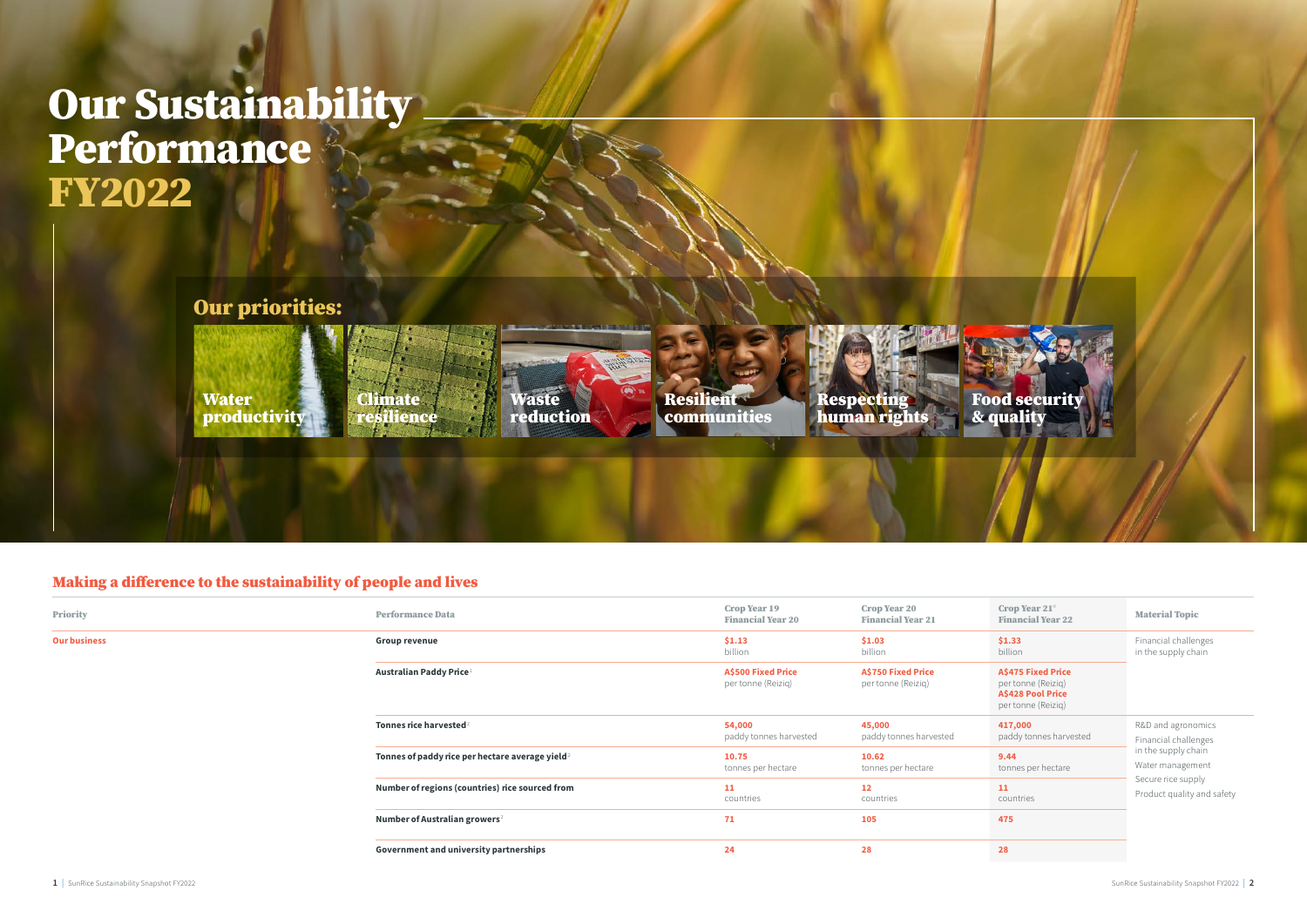#### Making a difference to our environment

*Minimise the envrionmental impact of our products from farm to table*

| <b>Priority</b>                                                                                 | <b>Long-term target</b>                                                                                                                               | <b>Performance Data</b>                                                                                                                    | <b>Crop Year 19</b><br><b>Financial Year 20</b> | <b>Crop Year 20</b><br><b>Financial Year 21</b> | Crop Year $21^*$<br><b>Financial Year 22</b>                 | <b>Material Topic</b>                                                                      |
|-------------------------------------------------------------------------------------------------|-------------------------------------------------------------------------------------------------------------------------------------------------------|--------------------------------------------------------------------------------------------------------------------------------------------|-------------------------------------------------|-------------------------------------------------|--------------------------------------------------------------|--------------------------------------------------------------------------------------------|
| <b>Water Productivity</b><br>Toward the most water-<br>productive rice products<br>in the world | <b>Support the broader Australian rice</b><br>industry's aspirational target of 1.5<br>tonnes per megalitre for Australian<br>rice by the end of 2027 | Average paddy tonnes produced per megalitre <sup>2</sup>                                                                                   | 0.87<br>tonnes per megalitre                    | 0.88<br>tonnes per megalitre                    | 0.73<br>tonnes per megalitre                                 | R&D and agronomics<br>Water management<br>Secure rice supply<br>Product quality and safety |
| <b>Climate Resilience</b>                                                                       | Net zero by 2050 at the latest                                                                                                                        | Group Scope 1 emissions <sup>4</sup>                                                                                                       | 9,576                                           | 9,577                                           | 9,837                                                        | Role in local economies                                                                    |
| Net zero emissions across<br>our value chain                                                    | Near Term: <sup>3</sup> By 2030, Scope 1 and 2,<br>non-rice Scope 3:                                                                                  |                                                                                                                                            | tonnes of CO2e                                  | tonnes of CO2e                                  | tonnes of CO2e                                               | Climate change                                                                             |
| Partner with growers to create<br>a step change in reducing                                     | • 25% reduction in emissions<br>• 100% renewable energy                                                                                               | Group Scope 2 emissions <sup>4</sup>                                                                                                       | 51,612<br>tonnes of CO2e                        | 44,854<br>tonnes of CO2e                        | 78,405<br>tonnes of CO2e                                     | Energy efficiency and<br>energy reduction                                                  |
| emissions                                                                                       | Rice-related Scope 3: Working with<br>our rice supply chain to achieve Net                                                                            | Group Total energy consumed <sup>4</sup>                                                                                                   | 377,700<br>GJ                                   | 365,948<br>GJ                                   | 484,124<br>GJ                                                | Climate change                                                                             |
|                                                                                                 | Zero across their operations by the<br>end of 2050                                                                                                    | Total GJ per tonne of finished product (FP) produced <sup>4</sup>                                                                          | 0.285<br>GJ/FP tonne                            | 0.495<br>GJ/FP tonne                            | 0.411<br>GJ/FP tonne                                         |                                                                                            |
|                                                                                                 |                                                                                                                                                       | Total tonnes of CO2e per tonne of FP produced <sup>5</sup>                                                                                 | 0.046<br>Tonnes of CO2e / FP tonne              | 0.074<br>Tonnes of CO2e / FP tonne              | 0.067<br>Tonnes of CO2e / FP tonne                           |                                                                                            |
| Adopt TCFD recommendations                                                                      | <b>Implement TCFD recommendations</b>                                                                                                                 | <b>Progress towards TCFD recommendations</b>                                                                                               |                                                 |                                                 | <b>TCFD Report disclosed</b><br>www.sunrice.com.au/tcfd-2022 |                                                                                            |
| <b>Waste Reduction</b><br>Toward zero waste<br>from our products<br>and packaging               | <b>Meet Australian APCO Targets</b><br>by the end of 2025:<br>• 0% single use                                                                         | % of product packaging on the Australian market<br>that is conditionally recyclable and/or kerbside<br>recyclable (by weight) <sup>6</sup> | 99%<br>SunRice only                             | 99%<br>SunRice only                             | 97%                                                          | R&D and agronomics<br>Role in local economies<br>Product safety & quality                  |
|                                                                                                 | • 100% reusable, recylcable<br>and compostable<br>• 50% recycled content                                                                              | % of product packaging on the Australian market<br>that is made of recycled content <sup>8</sup>                                           |                                                 |                                                 | 8%                                                           |                                                                                            |
|                                                                                                 | 100% of all Australian and New Zealand<br>products feature ARL by end of FY2024                                                                       | % of Group product packaging SKUs optimised<br>against sustainable packaging guidelines based<br>on APCO                                   |                                                 | 63%<br>SunRice only                             | 100% SunRice, table rice only<br>36% Group                   |                                                                                            |
|                                                                                                 |                                                                                                                                                       | % of Group product displaying the Australasian<br>Recycling Label (ARL) <sup>10</sup>                                                      |                                                 | 41%<br>SunRice only                             | 60% SunRice, table rice only<br>36% Group                    |                                                                                            |
|                                                                                                 | 50% reduction in operational waste<br>to landfill by end FY2024, against the                                                                          | Tonnes of waste diverted from landfill <sup>1</sup>                                                                                        | 3,297<br>tonnes                                 | 13,480<br>tonnes                                | 15,579<br>tonnes                                             |                                                                                            |
|                                                                                                 | Group's FY2022 baseline                                                                                                                               | % of tonnes of waste diverted (recycled, reused)<br>from landfill (excluding by-products sold or<br>$\frac{1}{2}$ donated) <sup>1</sup>    | 27.1%                                           | 47.9%                                           | 72.2%                                                        |                                                                                            |
|                                                                                                 |                                                                                                                                                       | % of rice hulls resulting from the yearly rice<br>production which are on sold for re-use <sup>1</sup>                                     | 99.8%                                           | 100%                                            | 96.6%                                                        |                                                                                            |

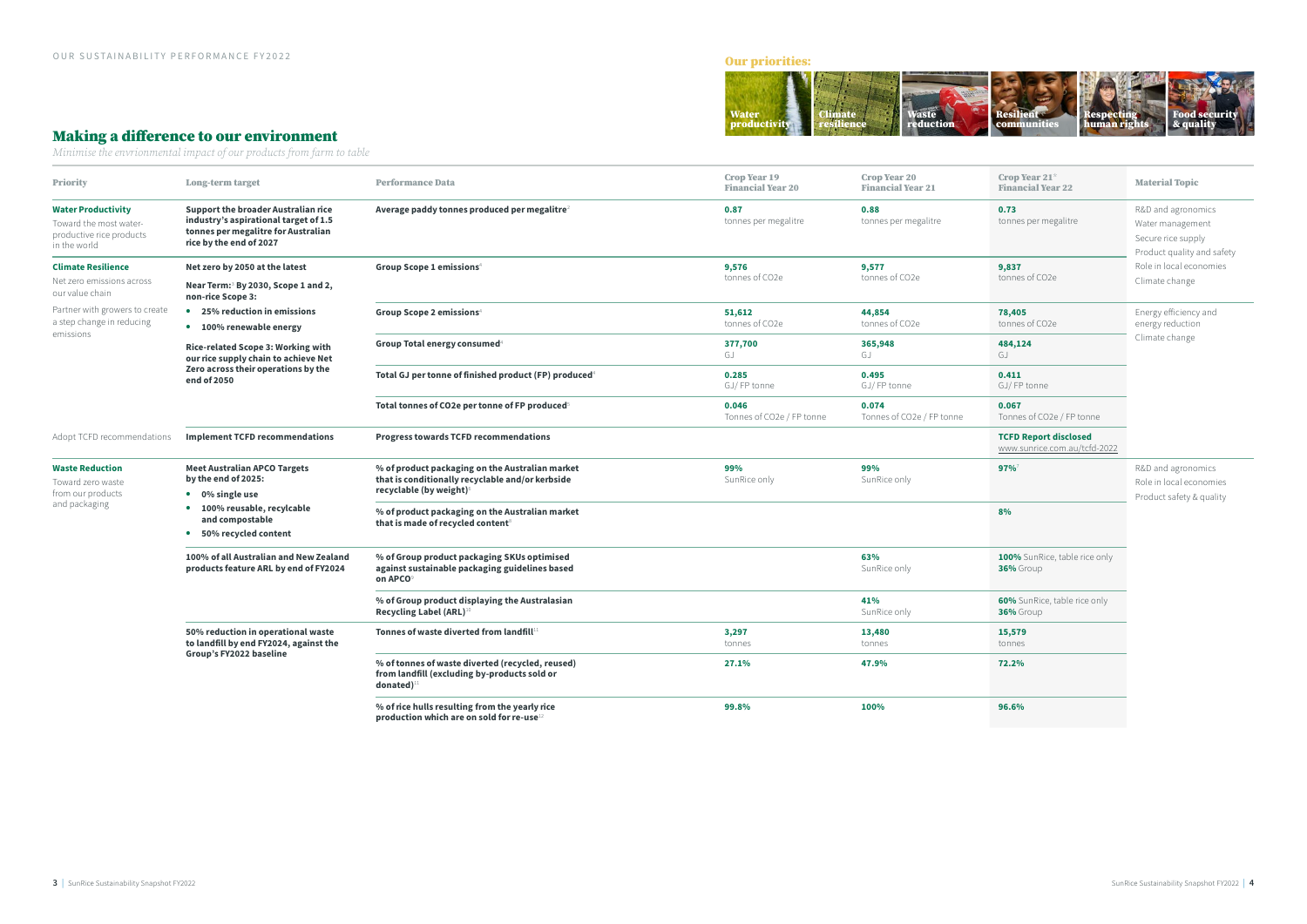### Making a difference to our communities

*Partner with communities to enrich lives socially and economically, leveraging our expertise wherever we operate.*

| <b>Priority</b>                                                                                                                                                                                    | <b>Long-term target</b>                                              | <b>Performance Data</b>                                                                                                                                                      | <b>Crop Year 19</b><br><b>Financial Year 20</b>                                                                                                                                                        | <b>Crop Year 20</b><br><b>Financial Year 21</b>                                                                                                                                                        | Crop Year $21^*$<br><b>Financial Year 22</b>                                                                                                                                                           | <b>Material Topic</b>                                                |
|----------------------------------------------------------------------------------------------------------------------------------------------------------------------------------------------------|----------------------------------------------------------------------|------------------------------------------------------------------------------------------------------------------------------------------------------------------------------|--------------------------------------------------------------------------------------------------------------------------------------------------------------------------------------------------------|--------------------------------------------------------------------------------------------------------------------------------------------------------------------------------------------------------|--------------------------------------------------------------------------------------------------------------------------------------------------------------------------------------------------------|----------------------------------------------------------------------|
| <b>Resilient Communities</b><br>FY2022-FY2024<br>Our communities consider<br>SunRice a vital part of their<br>ecosystem                                                                            | 600,000 meals donated between                                        | Number of meal equivalents donated <sup>13</sup>                                                                                                                             |                                                                                                                                                                                                        |                                                                                                                                                                                                        | 480,000+                                                                                                                                                                                               | Our people<br>Labour practices                                       |
|                                                                                                                                                                                                    |                                                                      | Value of donations to community organisations <sup>14</sup>                                                                                                                  |                                                                                                                                                                                                        |                                                                                                                                                                                                        | \$1.04M                                                                                                                                                                                                |                                                                      |
| 100% of SunRice owned sites with<br><b>Respecting Human Rights</b><br>refreshed social and ethical audits<br>Equity and equality across our<br>by the end of FY2024<br>operations and supply chain |                                                                      | <b>Cumulative number of sites with social</b><br>and ethical audits                                                                                                          |                                                                                                                                                                                                        |                                                                                                                                                                                                        | $37\%$ <sup>15</sup>                                                                                                                                                                                   | Our people<br>Role in local economies                                |
|                                                                                                                                                                                                    |                                                                      | Number of employees who have completed<br>role-relevant training on the Modern Slavery<br>Act requirements in support of our Supplier<br>Sustainability Program <sup>1</sup> |                                                                                                                                                                                                        | 527                                                                                                                                                                                                    | 172                                                                                                                                                                                                    |                                                                      |
|                                                                                                                                                                                                    | The number of suppliers who have been risk<br>assessed in $EiQ^{17}$ |                                                                                                                                                                              | $2,000+$                                                                                                                                                                                               | $5,000+$                                                                                                                                                                                               |                                                                                                                                                                                                        |                                                                      |
|                                                                                                                                                                                                    |                                                                      | <b>Training of employees -</b><br><b>Anti-Bribery and Corruption (ABC)</b>                                                                                                   | <b>All ABC training</b><br>is up to date.<br>All new starters complete<br>online training with medium<br>and high risk employees<br>receiving alternate face to face<br>and online training each year. | <b>All ABC training</b><br>is up to date.<br>All new starters complete<br>online training with medium<br>and high risk employees<br>receiving alternate face to face<br>and online training each year. | <b>All ABC training</b><br>is up to date.<br>All new starters complete<br>online training with medium<br>and high risk employees<br>receiving alternate face to face<br>and online training each year. | Anti-bribery and corruption<br>Our people<br>Role in local economies |

# Making a difference with nourishing products

*Create nutritious products to improve the lives of consumers.*

| <b>Priority</b>                                                                 | <b>Long-term target</b>                                                            | <b>Performance Data</b>                                             | <b>Crop Year 19</b><br><b>Financial Year 20</b>                                                                                                                                                                                                                                                                                                                    | <b>Crop Year 20</b><br><b>Financial Year 21</b>                                                                                                                                                                                                                                                                                                                    | Crop Year 21 $*$<br><b>Financial Year 22</b>                                                                                                                                                                                                                                                                                                                                      | <b>Material Topic</b>      |
|---------------------------------------------------------------------------------|------------------------------------------------------------------------------------|---------------------------------------------------------------------|--------------------------------------------------------------------------------------------------------------------------------------------------------------------------------------------------------------------------------------------------------------------------------------------------------------------------------------------------------------------|--------------------------------------------------------------------------------------------------------------------------------------------------------------------------------------------------------------------------------------------------------------------------------------------------------------------------------------------------------------------|-----------------------------------------------------------------------------------------------------------------------------------------------------------------------------------------------------------------------------------------------------------------------------------------------------------------------------------------------------------------------------------|----------------------------|
| <b>Food security</b><br>& quality<br>Secure, nourishing and<br>quality products | <b>Maintain SunRice controlled operations</b><br>maintain GSFI recognised standard | Number of facilities meeting specified quality<br>standards $^{18}$ | All SunRice manufacturing<br>plants hold food safety and<br>quality certification to the Codex<br>HACCP International Food<br>Standard. Additional quality and<br>related certifications are held<br>at sites according to the needs<br>of the business and customer<br>requirements. These include<br>GFSI, non-GMO, Halal, Kosher<br>and Organic certifications. | All SunRice manufacturing<br>plants hold food safety and<br>quality certification to the Codex<br>HACCP International Food<br>Standard. Additional quality and<br>related certifications are held<br>at sites according to the needs<br>of the business and customer<br>requirements. These include<br>GFSI, non-GMO, Halal, Kosher<br>and Organic certifications. | All SunRice Group manufacturing<br>sites hold food safety and<br>quality certification to the Codex<br>HACCP International Food<br>Standard. Additional quality and<br>related certifications are held<br>at sites according to the needs<br>of the business and customer<br>requirements. These include GFSI,<br>non-GMO, Halal, Kosher, FeedSafe<br>and Organic certifications. | Product Safety and Quality |
|                                                                                 | Continue to invest in efficiency of rice                                           | <b>Continuous improvement in Australian Pure Seed</b>               |                                                                                                                                                                                                                                                                                                                                                                    |                                                                                                                                                                                                                                                                                                                                                                    |                                                                                                                                                                                                                                                                                                                                                                                   |                            |

breeding and extension programs to improve on farm productivity (yield/ha), quality and genetic purity

Program (4 generations by FY2024)<sup>19</sup>

generations